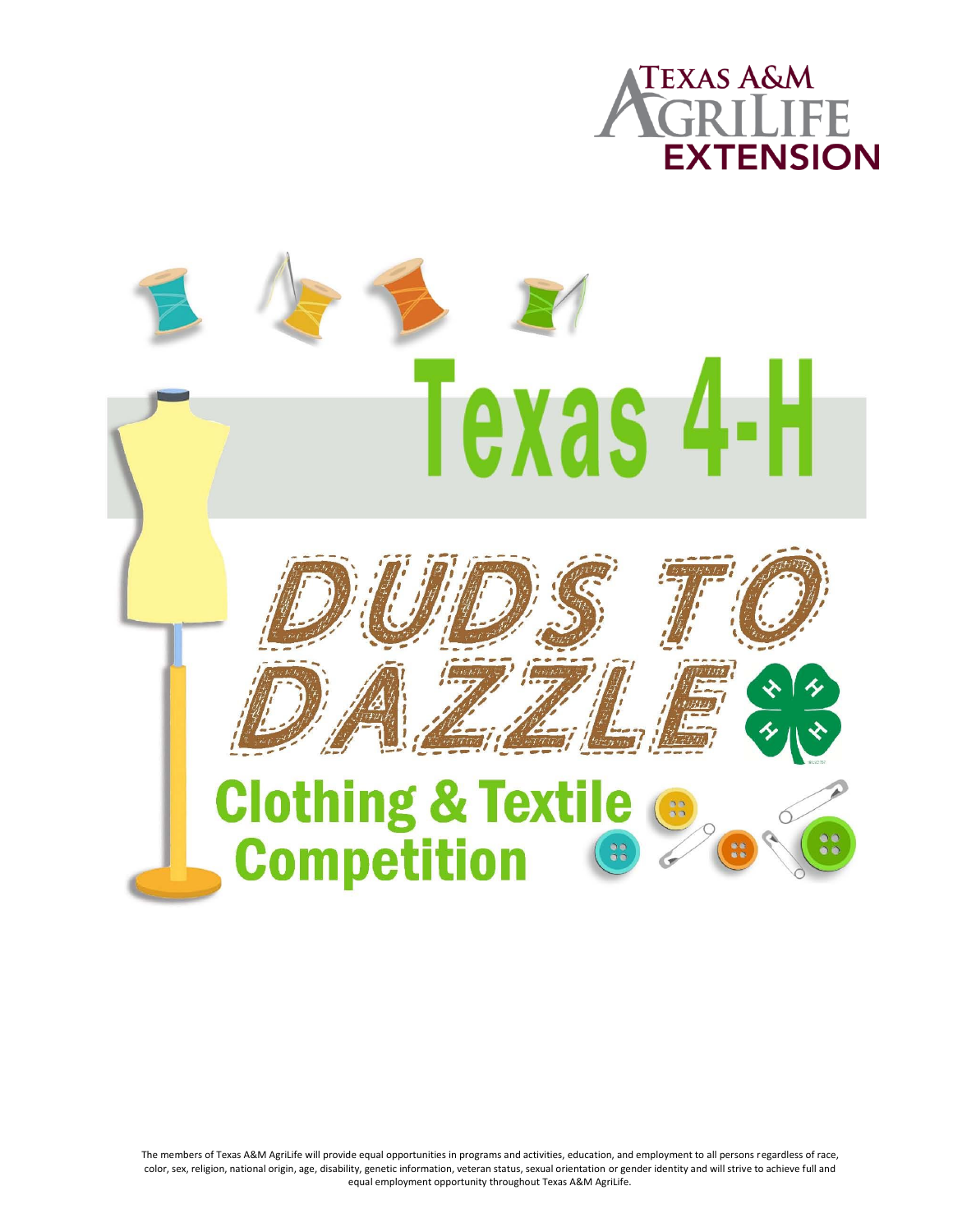## **Acknowledgements**

The Duds to Dazzle contest guide was written and developed by: Charlene Belew, Extension Program Specialist, 4-H Youth Development, D6 Angela McCorkle, Extension Program Specialist, Family and Community Health

With the assistance of:

Amber Halfmann, former Glasscock County Intern Darlene Locke, Assistant Professor and Extension 4-H Youth Development Specialist

The contest committee consists of the following county Extension agents:

- D1 Amy Wagner, CEA-FCS, Randall
- D2 Kathy Carr, CEA-FCS, Bailey
- D3 Maranda Revell, CEA-4-H, Young
- D4 Phyllis Griffin, CEA-4-H, Cooke
- D5 Emily Rice Janowski, CEA-FCS, Polk
- D5 Alyssa Puckett, CEA-4-H, Polk
- D6 Jacquelyn Warnock, CEA-FCS, Ector
- D7 Sandy Taylor, CEA-FCS, Runnels
- D8 Micah Holcombe, CEA-FCS, Milam
- D9 Dianne Gertson, CEA-FCS, Fort Bend
- D10 Angela Fiedler, CEA-FCS, Kerr
- D11 Kayla Kaspar, CEA-4-H, Fayette
- D12 Dru Benavides, CEA-FCS, Atascosa

Support of the Duds to Dazzle pilot provided by:





<http://www.sewvacdirect.com/index.php>

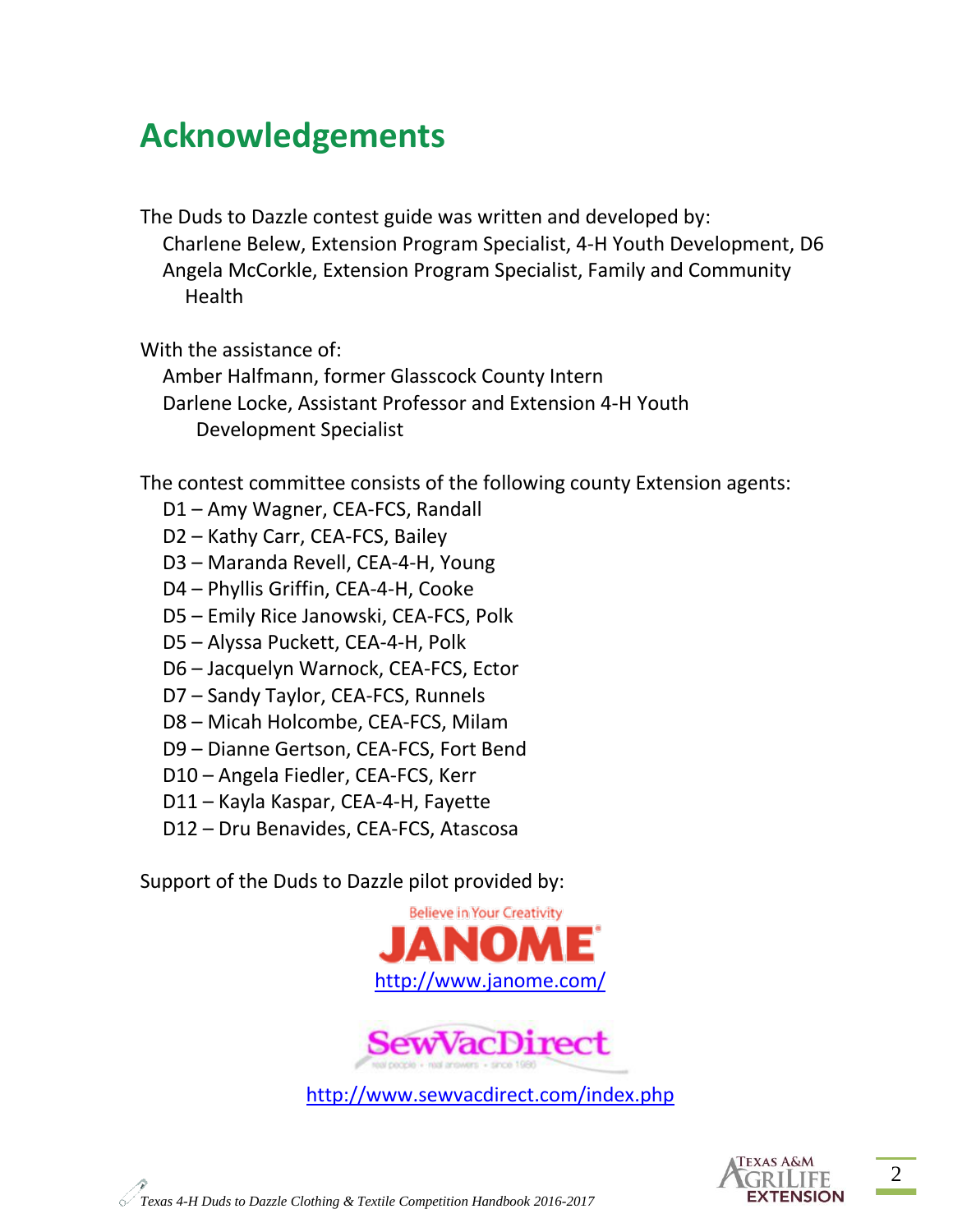# **Texas 4-H Duds to Dazzle Clothing & Textile Competition**

In the Texas 4-H Youth Development Program, 4-H members participate in the 4-H Clothing & Textile project to become knowledgeable in a multitude of concentrated skills including, but not limited to, design, construction and consumer buying. The Texas 4-H Duds to Dazzle qualifying competition has taken another step in expanding the learning experience by "going green" through the introduction of eco-fashion.

#### **OBJECTIVES**

- Allow participants to exhibit knowledge and skills gained through their 4-H Clothing & Textiles project by designing, constructing, and presenting a finished product.
- Allow participants learning opportunities.
- Promote teamwork.
- Help 4-H'ers gain experience in public speaking.
- Provide leadership opportunities for young people.
- Assist youth in gaining an appreciation for recycling textiles so that they do not end up in the waste stream.

3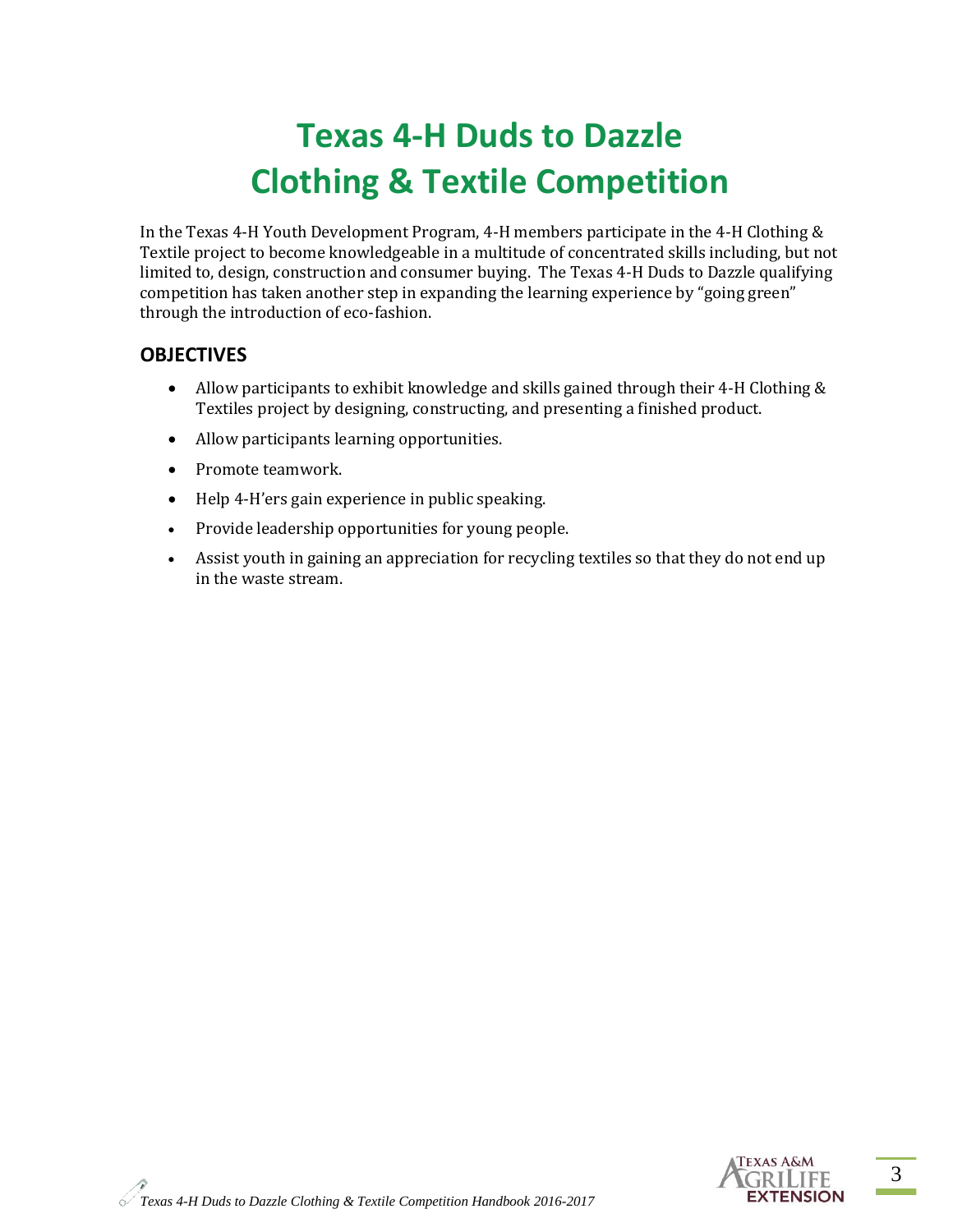#### **PARTICIPANT RULES (COUNTY/DISTRICT LEVEL)**

**Note:** *These rules may be modified to accommodate the needs of a county/district level contest. Therefore, be sure to obtain the current year's rules for your county/district event.*

- 1. *Participation*. Participants must be 4-H members currently enrolled in a Texas 4-H and Youth Development county program and actively participating in the Clothing and Textiles project.
- 2. *Age*. Youth may participate in 4-H year from September 1st of grade three through August 31 following completion of grade twelve, with these age restrictions:

Minimum age- 8 (in addition to being in the 3rd grade) Maximum age – 18 (as of August 31, 2016)

Junior Division: Grades 3, 4 and 5 Intermediate Division: Grades 6, 7, 8 Senior Division: Grades 9,10,11,12

- 3. *Teams per county*. Each county may enter a maximum of three Junior and/or Intermediate teams, and a maximum of three senior teams (district rule).
- 4. *Members per team*. Each team will have at least three and no more than five members. Junior/Intermediate teams may include members in different age divisions. See rule #2. Senior teams may not include members in different age divisions.
- 5. *Substitution of team members*. Substitution of team members should be made only if necessary. Only the same number of 4-H members qualifying at the county level will be eligible to participate at the district level. No more than two team members may be substituted, up to the day of the Duds to Dazzle Clothing & Textile Competition.
- 6. *Entry fee*. Each team may be required to pay a registration fee to cover the cost of materials for the contest.
- 7. *Design categories*. There will be three categories in each age division: Wearable, Accessory/Jewelry, and Non-wearable. Teams will be randomly assigned to a category, but assignments will not be announced until check-in on the day of the contest.
	- a. Wearable is clothing that is suitable to be worn by people or pets. Ex: shirt, coat, vest, dress, costume, leggings, swimsuit cover, etc.
	- b. Accessory/Jewelry is an article or set of articles that can be added to an outfit to make it more useful, versatile, or attractive. Ex: earrings, purse, headband, apron, hat, belt, necklace, etc.
	- c. Non-wearable is an item that is not suitable to be worn. Ex: pillow, towel, jewelry pouch, cellphone or iPad case, stuffed animal, doll clothes, Christmas stocking, etc.
- 8. *Attire*. Each team will have the option to wear coordinating clothing appropriate for construction and the team presentation.
- 9. *Resource materials provided at contest*. Resource materials will be provided for each team at the contest. These include *Unraveling the Mystery of Design Elements and Principles in Clothing*, *Laundry on Your Own*, *Hand Stitching*, *Pricing Tips and Tricks*, *Safety Guide*, *Simple Seaming Techniques and Planning and Presentation Worksheet*. No other resource materials will be allowed. Teams may not use their personal copies of the resources during the

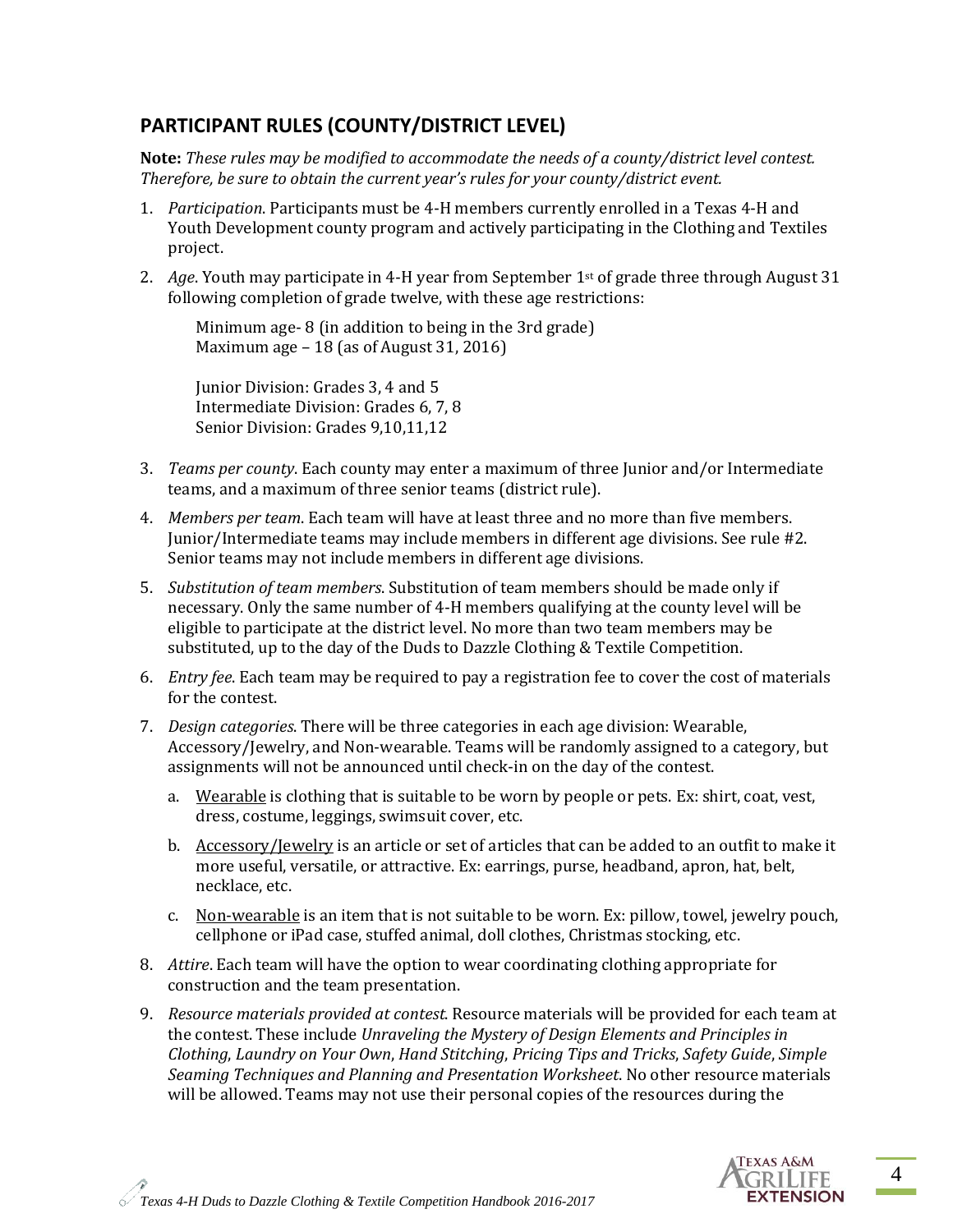contest.

- 10. *Sewing kit.* Each team must supply their own equipment for the competition. A team can choose not to include a listed item, but no additional item can be added. Kits will be checked by contest officials as teams check in for the contest. Any extra equipment will be confiscated, and the team may be disqualified.
- 11. *Awards*. County/District awards will be determined by the committee and are based on sponsorships.
- 12. Suggested contest schedule for one heat.

8:00 a.m. Agents, Leaders, and Judges Arrive

8:00 a.m. Leader Orientation, Judge Orientation

8:00 a.m. Duds to Dazzle Clothing & Textile Competition Teams Check In

8:45 a.m. Duds to Dazzle Clothing & Textile Competition Team Orientation

9:00 a.m. Duds to Dazzle Clothing & Textile Competition Begins

10:15 a.m. Presentations and Judging Begins

12:00 p.m. Approximate Time for Awards Program

Suggested contest schedule for two heats.

8:00 a.m. Agents, Leaders, and Judges Arrive

8:00 a.m. Leader Orientation, Judge Orientation

8:00 a.m. Group A Teams Check In

8:45 a.m. Group A Team Orientation

9:00 a.m. Group A Teams Begin Challenge

9:30 a.m. Group B Teams Check In

10:15 a.m. Group A Team Presentations/Judging Begins

10:15 a.m. Group B Team Orientation

10:30 a.m. Group B Teams Begin Challenge

11:45 a.m. Group B Team Presentations/Judging Begins

2:00 p.m. Approximate Time for Awards Program

13. *Participants with disabilities*. Any competitor who requires auxiliary aids or special accommodations must contact the County/District Extension office at least two weeks before the competition.

5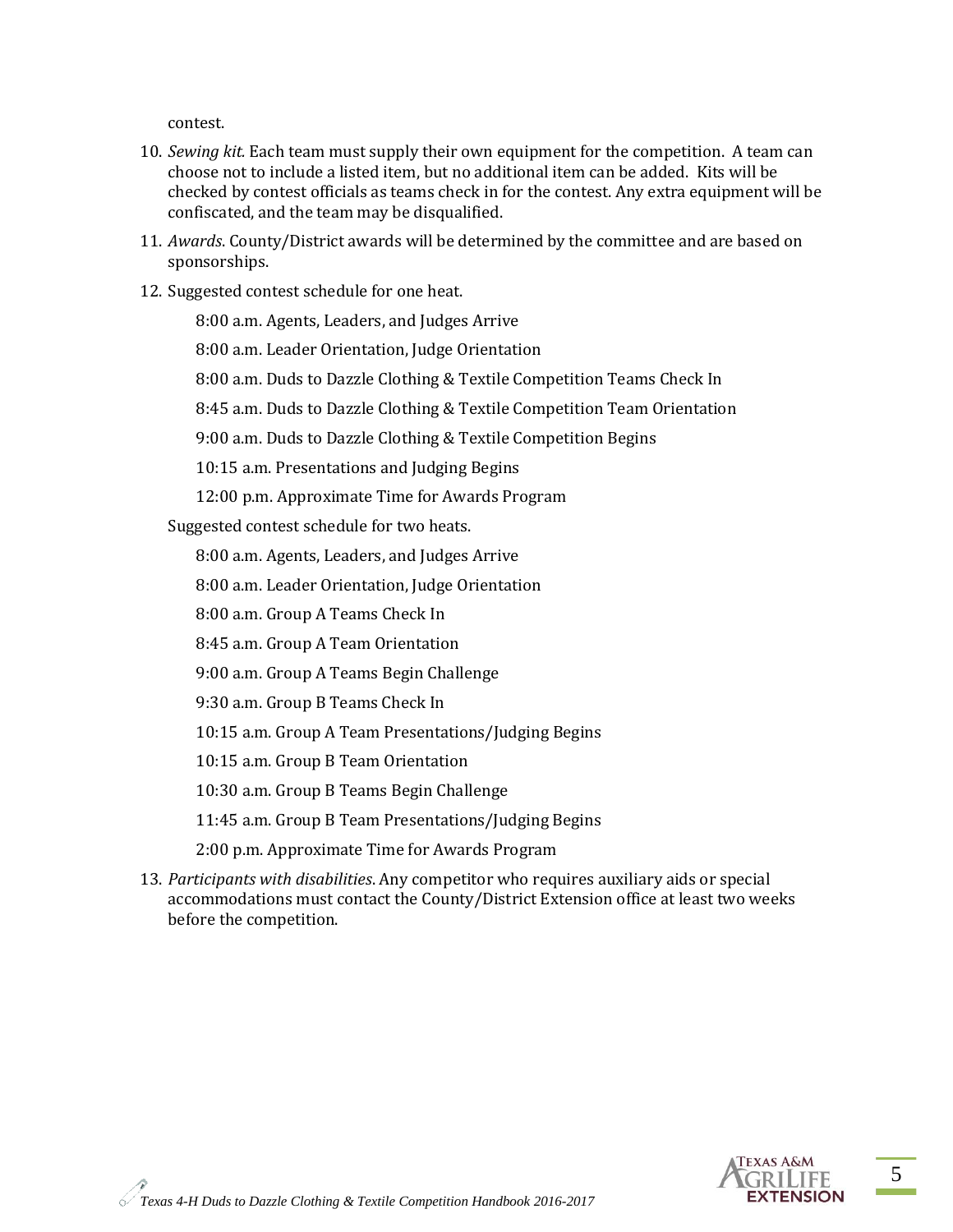#### **PARTICIPANT RULES (STATE LEVEL)**

- 1. *Participation*. Participants must be 4-H members currently enrolled in a Texas 4-H and Youth Development county program and actively participating in the Clothing & Textile project.
- 2. *Age*. Age divisions are determined by a participant's age as of August 31 of the current 4-H year. Only members in the senior division, grades 9, 10, 11 & 12, will be allowed to participate at the state level.

Maximum age – 18 (as of August 31, 2016)

- 3. *Teams per district*. Each district may advance three teams to compete in the state contest (the first place team in each category at the district contest). Teams advancing to state will not automatically be assigned to the same category as they were at district.
- 4. *Members per team*. Each team will have at least three and a maximum of five members.
- 5. *Substitution of team members*. See current rules in the Texas 4-H Roundup Rules and Guidelines.
- 6. *Registration and entry fee*. Each team will be required to register using the standard Texas 4-H Roundup registration process and will pay all registration fees associated with Texas 4-H Roundup.
- 7. *Design categories*. There will be three categories: Wearable, Accessory/Jewelry, and Nonwearable. Teams will be randomly assigned to a category, but assignments will not be announced until check-in on the day of the contest.
	- a. Wearable is clothing that is suitable to be worn by people or pets. Ex: shirt, coat, vest, dress, costume, leggings, swimsuit cover, etc.
	- b. Accessory/Jewelry is an article or set of articles that can be added to an outfit to make it more useful, versatile, or attractive. Ex: earrings, purse, headband, apron, hat, belt, necklace, etc.
	- c. Non-wearable is an item that is not suitable to be worn. Ex: pillow, towel, jewelry pouch, cellphone or iPad case, stuffed animal, doll clothes, Christmas stocking, etc.
- 8. *Attire*. Each team will have the option to wear coordinating clothing appropriate for construction and the team presentation.
- 9. *Resource materials provided at contest.* Resource materials will be provided for each team at the contest. These include *Unraveling the Mystery of Design Elements and Principles in Clothing*, *Laundry on Your Own*, *Hand Stitching*, *Pricing Tips and Tricks*, *Safety Guide*, *Simple Seaming Techniques, and Planning and Presentation Worksheet* . No other resource materials will be allowed. Teams may not use their personal copies of the resources during the contest.
- 10. *Sewing Kit*. Each team must supply their own equipment for the contest. A team can choose not to include a listed item, but no additional item can be added. Sewing kits will be checked by contest officials as teams check in for the contest. Any extra equipment will be confiscated, and the team may be disqualified.
- 11. *Awards*. State awards will be determined by the committee and are based on sponsorships.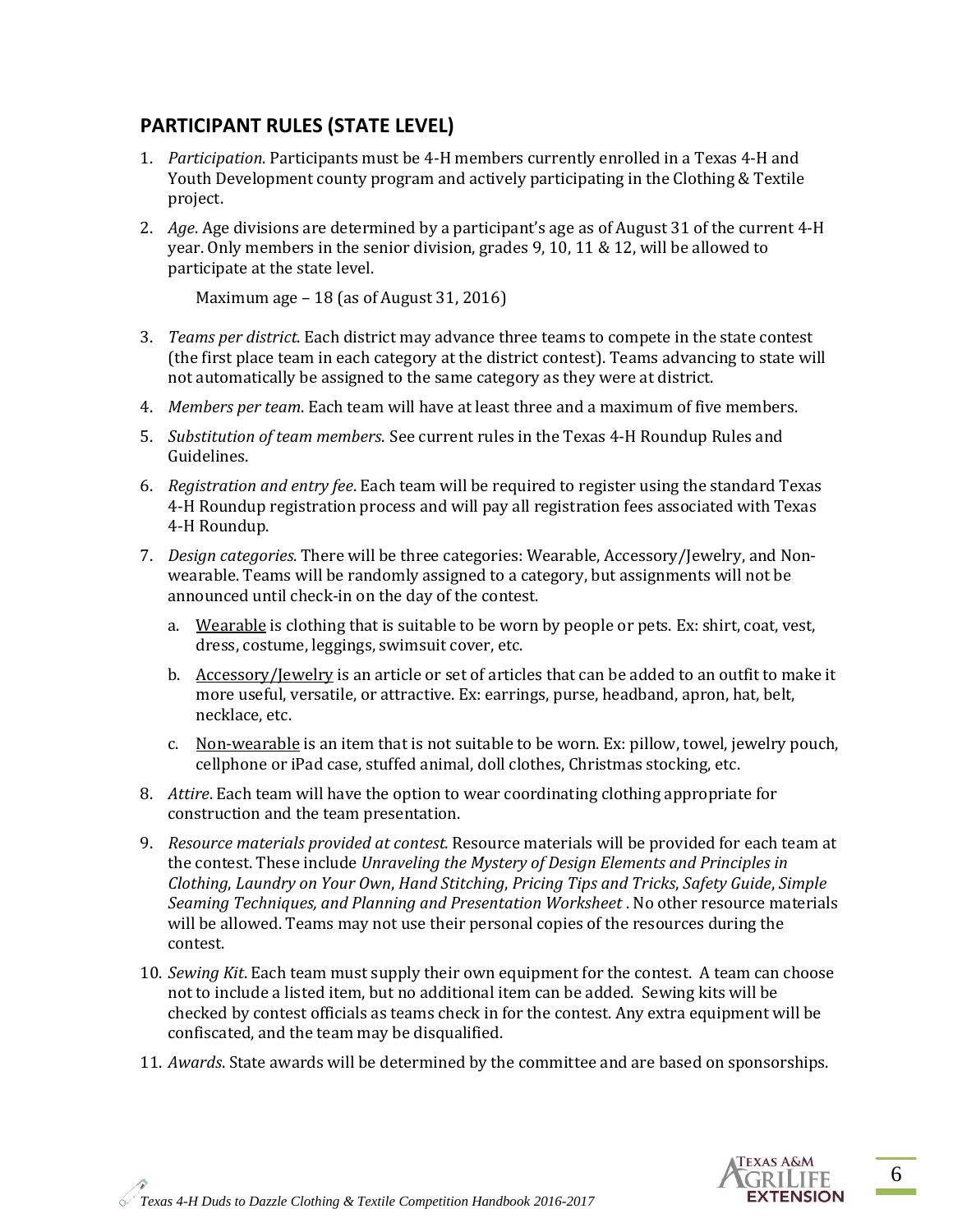- 12. *Final Duds to Dazzle Challenge.* At Texas 4-H Roundup, the first place team in each category will compete in a "Final Duds to Dazzle Challenge," which will be scheduled for the same day as the contest.
- 13. *Schedule.* The state contest schedule will be provided to contestants prior to the competition, and is set by the state contest committee based upon the number of participants and facilities used.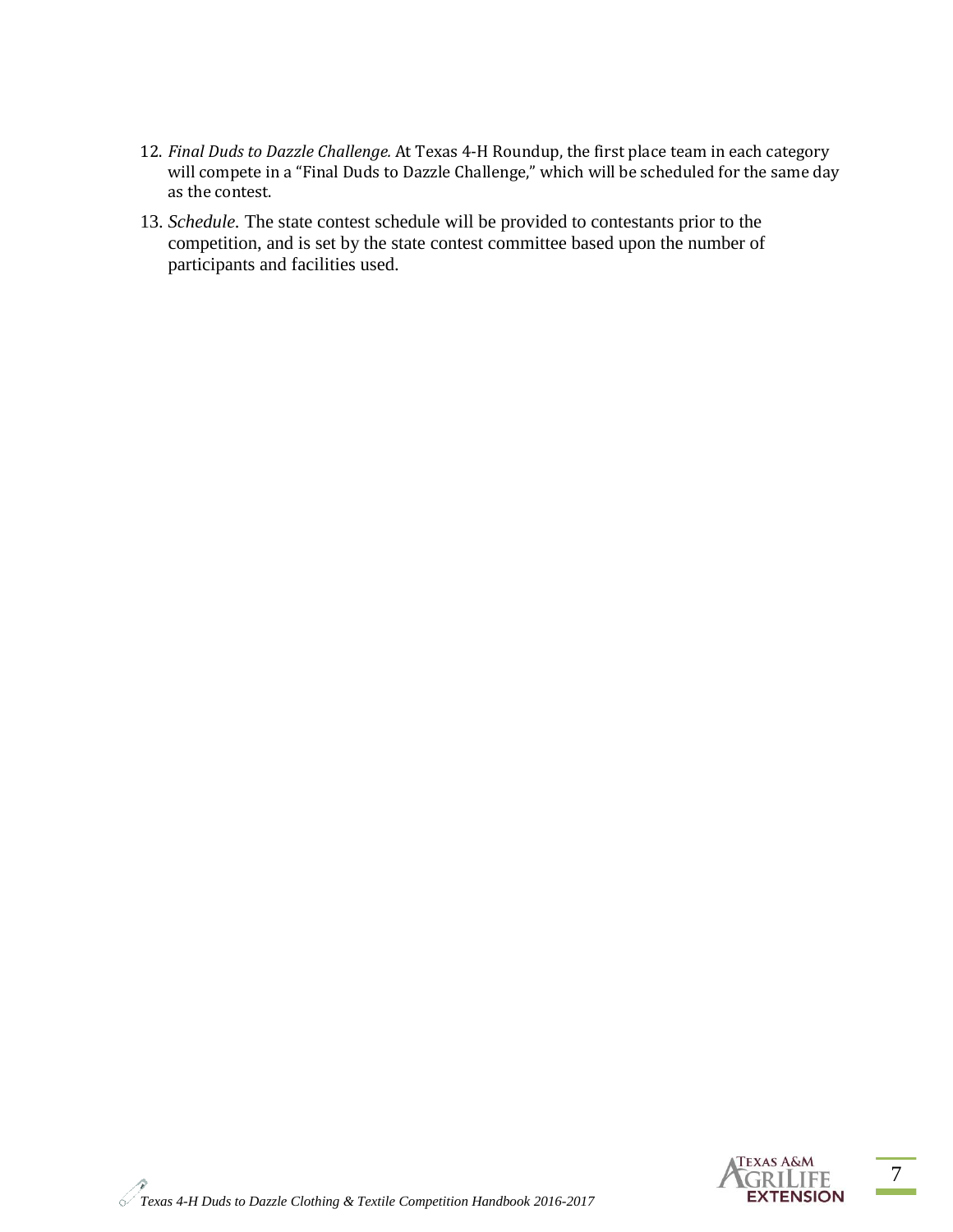#### **Duds to Dazzle Sewing Kit**

Each team will bring a sewing kit containing only one each of the following items, unless a different quantity is noted. A team can choose not to include a listed item, but no additional item can be added. A team may organize their kit by utilizing a storage container of choice.

| 1" foam paint brush (max. of 3)           | 1" hook and eye closer                  |
|-------------------------------------------|-----------------------------------------|
| $3''$ x 5" or 4" x 6" note cards (1 pkg.) | 3-in-1 beading tool                     |
| <b>Bobbins</b>                            | Clear gridded ruler                     |
| Cutting mat (no larger than 24" x 36")    | E-6000 glue adhesive                    |
| Elastic $(1/2$ " and 1", 1 pkg. each)     | <b>Extension cord</b>                   |
| Fabric markers (box of 10 or less)        | Fabric marking pens/pencils (max. of 2) |
| Filled water bottle (max. of 16 oz.)      | First aid kit (optional)                |
| Gallon/quart storage bags (1 box each)    | Hand sewing needles (assortment)        |
| Hot glue gun & glue sticks (1 pkg.)       | Iron                                    |
| Manual pencil sharpener                   | Mod podge (max. of 16 oz.)              |
| No-sew adhesive tape (max. of 10 yds.)    | Paper Plates (max.25)                   |
| Paper towels (1 roll)                     | Pencils/pens (max. 5 each)              |
| Pin cushion                               | Power strip                             |
| Presser feet (max. of 5)                  | Rotary cutter (with blade cover)        |
| Rotary cutter gloves (1 pair)             | Safety pins (1 pkg. assortment)         |
| Seam gauge                                | Seam Ripper (max. 5)                    |
| Self-adhesive Velcro fastener (1 pkg.)    | Sewing machine (standard, no serger)    |
| Sewing machine manual                     | Sewing machine needles (variety)        |
| Sew-on Velcro fastener (1 pkg.)           | Shears/Scissors (max. of 5)             |
| Sketchbook                                | Straight Pins (1 package)               |
| Tabletop ironing mat or board             | Tape measure (max. 5)                   |
| Thimble (max. of 5)                       | Thread (max. of 12 spools)              |
| Timer or stopwatch                        | Trash bags (1 box of 13-gal.)           |
|                                           |                                         |

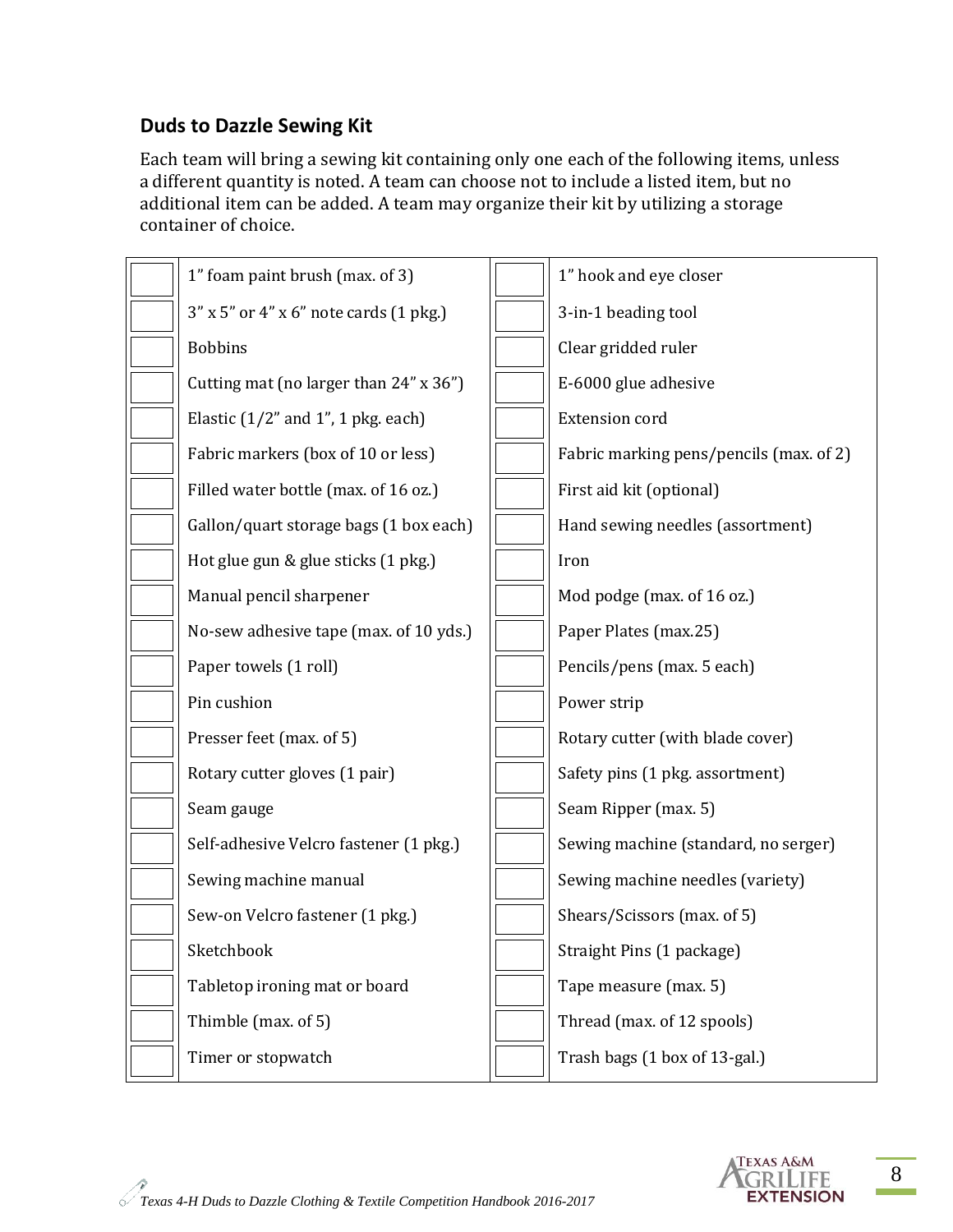#### **RULES OF PLAY**

- 1. Teams will report to the designated location for check-in.
- 2. An orientation will be provided for all participants.
- 3. Each team will be directed to a construction station. There will be collections of materials at each station, but no pattern. The materials must be used to represent a constructed item from one of the following categories: Wearable, Accessory/Jewelry, or Non-wearable.
- 4. A textile, resources, and any necessary additional instructions will be located at each station to assist the team.
- 5. Each team will have 60 minutes to construct an item, plan a presentation, and clean up the construction area.
- 6. Only participants and contest officials will be allowed in construction areas.
- 7. Teams that may experience any equipment malfunction(s) may not replace the equipment with supplies from another team, leaders, volunteers, county Extension agents, or contest officials. Instead, team members must work together and be creative in completing construction without the malfunctioning equipment.
- 8. Construction: Each team will be provided with a startup textile item(s) for their assigned category, and will create a garment/item using them. Each category may be provided the same textile, or each category may receive a separate original item. *Clarification: at contest, all teams competing in Wearable may receive a men's button-down dress shirt; each team competing in Accessory/Jewelry get 5 silk neck ties; and the teams entered in the Nonwearable category are given table runners. Or, every team competing in Duds to Dazzle is provided with an adult-sized t-shirt to refurbish. The choice is at the discretion of the contest officials.*
- 9. Teams are challenged with being creative in developing an original product with the materials provided.
	- a. Teams must incorporate each material into the product. However, teams may determine the exact amount of each material to use, keeping in mind that a minimum of 50% of the final product must include the initial material(s). *Clarification if the category is Accessory/Jewelry, and the team is provided a cloth shower curtain as the original item to be refurbished, they do not have to use 50% of the shower curtain. If you choose to make a purse from the shower curtain, you do not need to use 50% of the shower curtain; however, a minimum of 50% of the finished purse must be comprised of the curtain.*
	- b. Teams will have access to a "closet" of additional materials that may be incorporated into their products. The number of additional materials a team may get will be determined by contest officials and announced during participant orientation.
	- c. The sketch book, note cards, and the Duds to Dazzle Clothing & Textile Competition Worksheet may be used to prepare for construction of the item and the team's presentation. Teams should be exact on materials utilized, construction steps, techniques used, etc.
- 10. Presentation: When time is called, each team will present their item, according to the criteria on the score card, to a panel of at least two judges. A team can display the final product to the judges as they choose: model, hold, or place on the table.

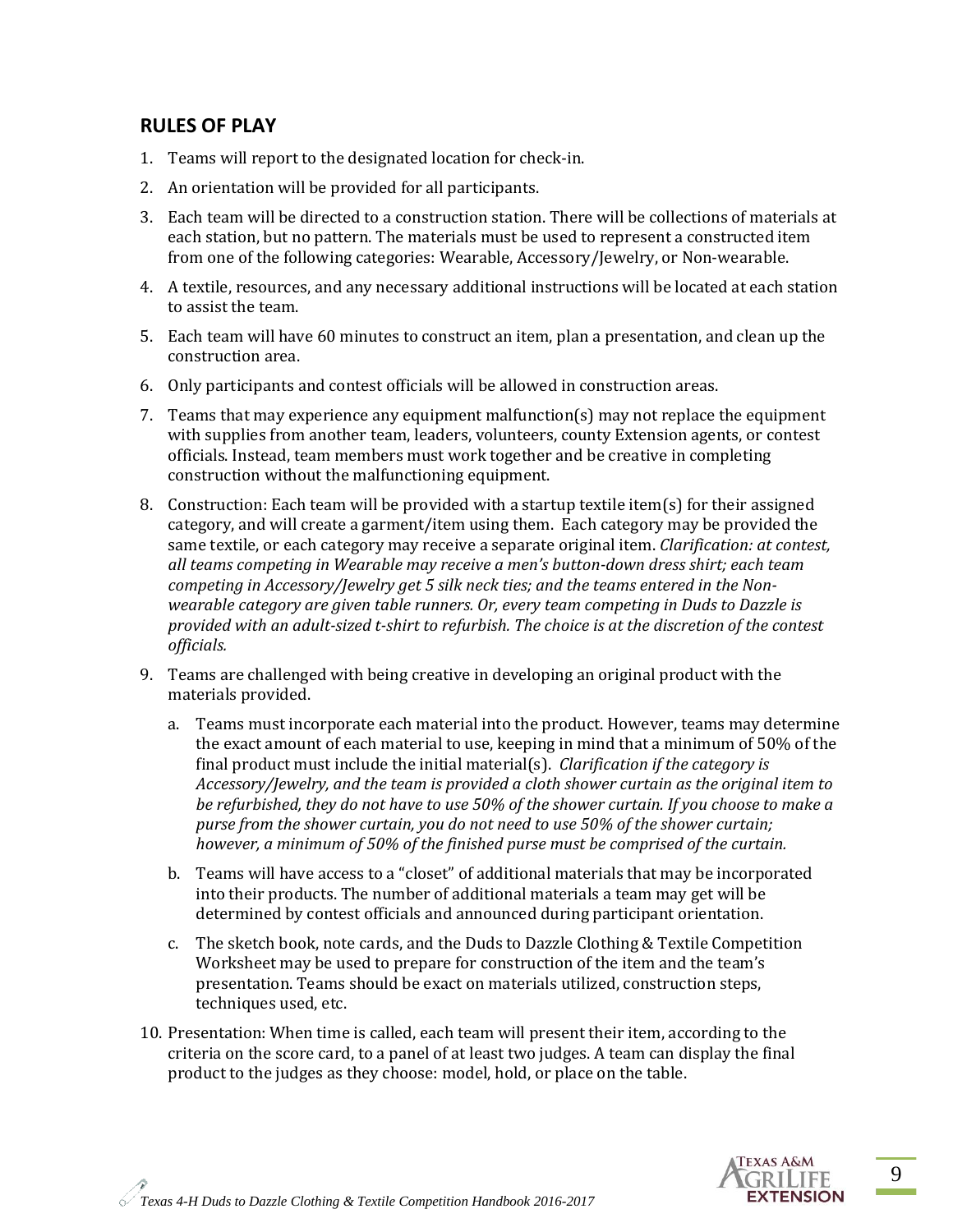- a. All team members must participate in the presentation, with at least three of them having a speaking role.
- b. Judging time will include:
	- i. 5 minutes for the presentation
	- ii. 3 minutes for judges' questions
	- iii. 4 minutes between team presentations for judges to score and write comments
- c. Teams are allowed the use of note cards during the presentation but should not read from them, as this minimizes the effectiveness of their communication.
- d. Judges may ask teams questions that are not directly related to the particular item constructed during the contest. Instead, some questions may address the general knowledge gained through the 4-H members' clothing and textiles project learning experiences.
- e. No talking or writing is allowed among any team members while waiting to give the team presentation. Team members caught talking and/or writing will receive a warning. The second time, the team will be disqualified and asked to leave the contest facility. Team members should not have pens or pencils in their possession while waiting to give their presentation.
- 11. Clean-up: Teams must clean up their construction areas. Clean-up time is included in the 60-minute construction allotment. Only "hot" items will be allowed to remain in the construction area, such as an iron or hot glue gun.
- 12. It is at the discretion of the contest officials if finished products will remain or if teams may take.
- 3. Placing will be based on rankings of teams by judges. Judges' results are final.
- 14. An awards program will be held at the conclusion of the judging process.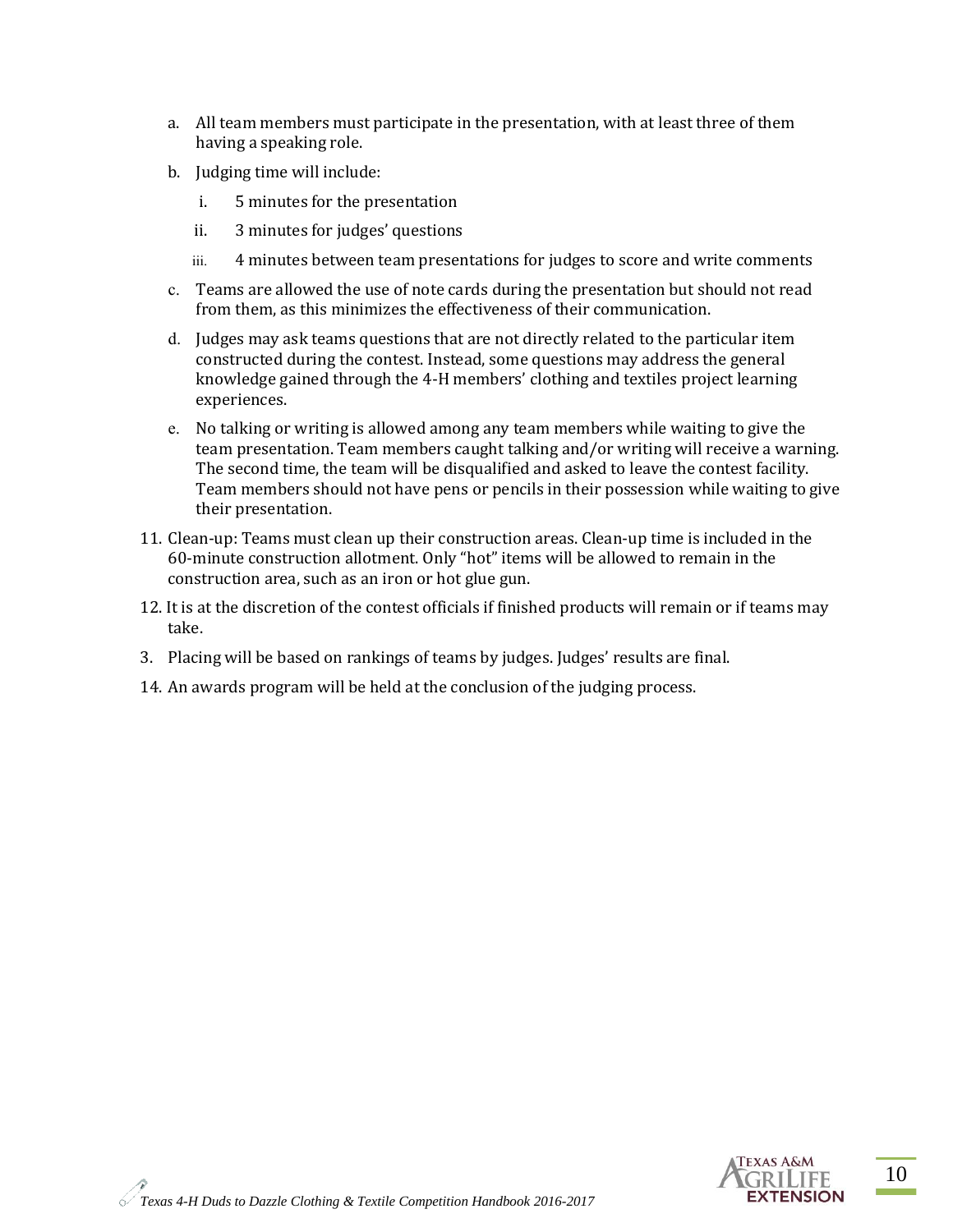### **DUDS TO DAZZLE CLOTHING & TEXTILE COMPETITION SCORECARD**

| Team # or Team Name:                                                                                                                                           | County:                                                 | Category: | Age Group:                 |  |       |  |  |  |
|----------------------------------------------------------------------------------------------------------------------------------------------------------------|---------------------------------------------------------|-----------|----------------------------|--|-------|--|--|--|
|                                                                                                                                                                | <b>CRITERIA</b>                                         | Comments  |                            |  | Score |  |  |  |
| 1. Team Preparation - to be judged during preparation portion of the contest                                                                                   |                                                         |           |                            |  |       |  |  |  |
| Preparation: Team members display a logical process for<br>creating their final product. Tasks are completed<br>efficiently and in a logical order.            |                                                         |           |                            |  | (10)  |  |  |  |
| how to use tools in the kit safely in the development of<br>the constructed item.                                                                              | Safety Precautions: Team members exhibit knowledge of   |           |                            |  | (10)  |  |  |  |
| Teamwork: Cooperation, effectiveness, communication<br>of team members, and efficient use of time including<br>cleaning of work space.                         |                                                         |           |                            |  | (10)  |  |  |  |
| Use of Materials: 50% of the final product made from<br>the start up item or items provided. Utilization of the<br>sewing closet. Innovative use of materials. |                                                         |           |                            |  | (10)  |  |  |  |
| <b>Construction:</b> Appropriate technics used during<br>construction. Materials and steps included.                                                           |                                                         |           |                            |  | (10)  |  |  |  |
| 2. Team Presentation - to be judged during the presentation portion of the contest move under construction                                                     |                                                         |           |                            |  |       |  |  |  |
| final product. Identify where the item would be sold.                                                                                                          | Intended Audience: Knowledge of the target audience for |           |                            |  |       |  |  |  |
| Pricing: Estimate retail price of the constructed item.                                                                                                        |                                                         |           |                            |  | (10)  |  |  |  |
|                                                                                                                                                                |                                                         |           |                            |  | (10)  |  |  |  |
| Fiber Characteristics and Care: Knowledge of fiber<br>characteristics and general care of the textile used in the<br>constructed item.                         |                                                         |           |                            |  | (10)  |  |  |  |
| Overall Appearance: Level of skill performed, techniques<br>harnessed, enhancements made, design principles<br>employed, etc. Product fits assigned category.  |                                                         |           |                            |  | (10)  |  |  |  |
| Presentation Skills: Overall effectiveness of<br>communication skills (voice, poise, articulation), number<br>of members presenting, etc.                      |                                                         |           |                            |  | (10)  |  |  |  |
| <b>Additional comments:</b>                                                                                                                                    |                                                         |           | Total<br>Score             |  |       |  |  |  |
|                                                                                                                                                                |                                                         |           | Judges'<br><b>Initials</b> |  |       |  |  |  |



*Texas 4-H Duds to Dazzle Clothing & Textile Competition Handbook 2016-2017*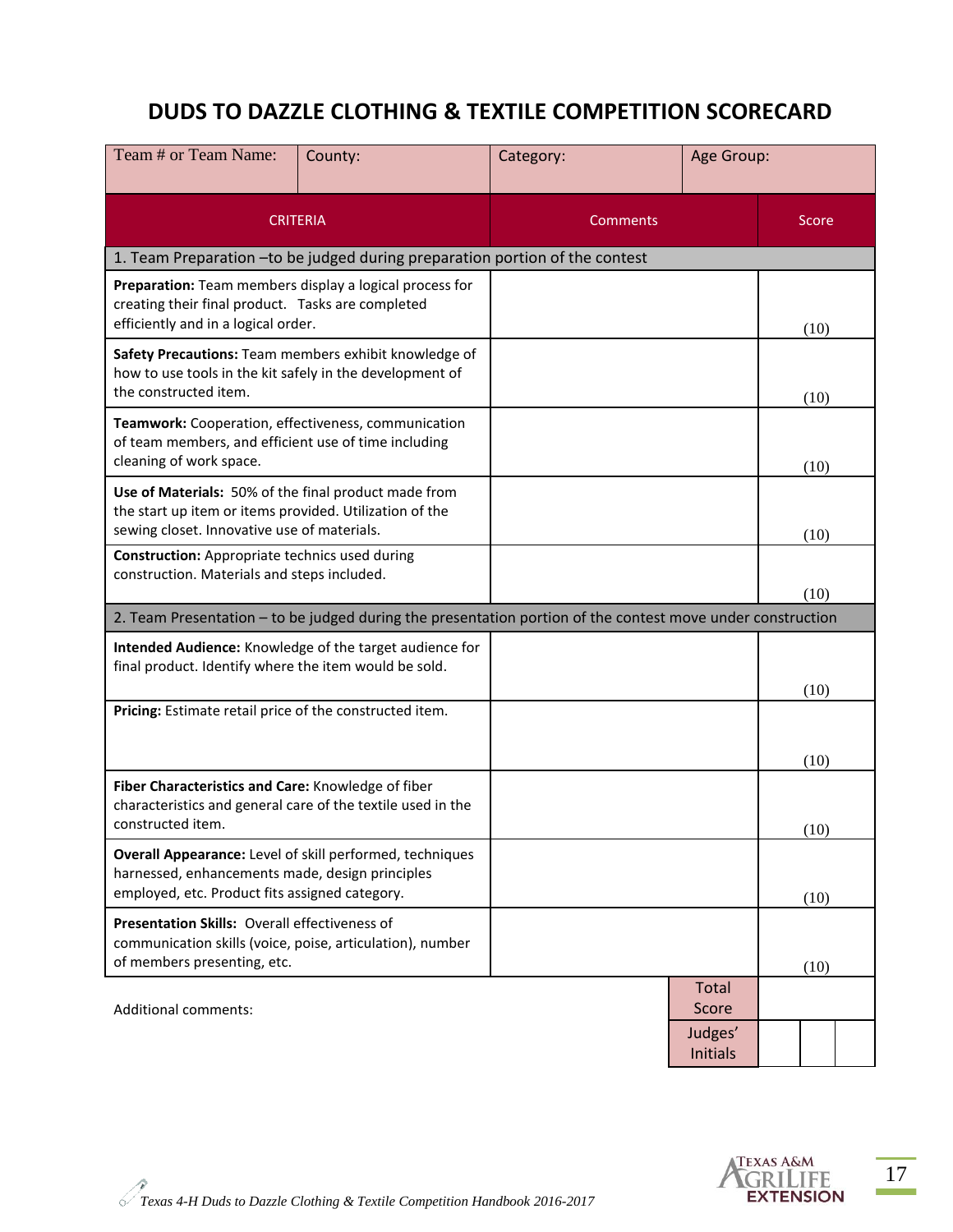#### **4-H DUDS TO DAZZLE CLOTHING & TEXTILE PLANNING & PRESENTATION WORKSHEET**

**Project Description (sketch or describe what your finished product will look like):**

**Construction (know the materials used and steps in the construction of the item):** Materials:

Steps:



*Texas 4-H Duds to Dazzle Clothing & Textile Competition Handbook 2016-2017*